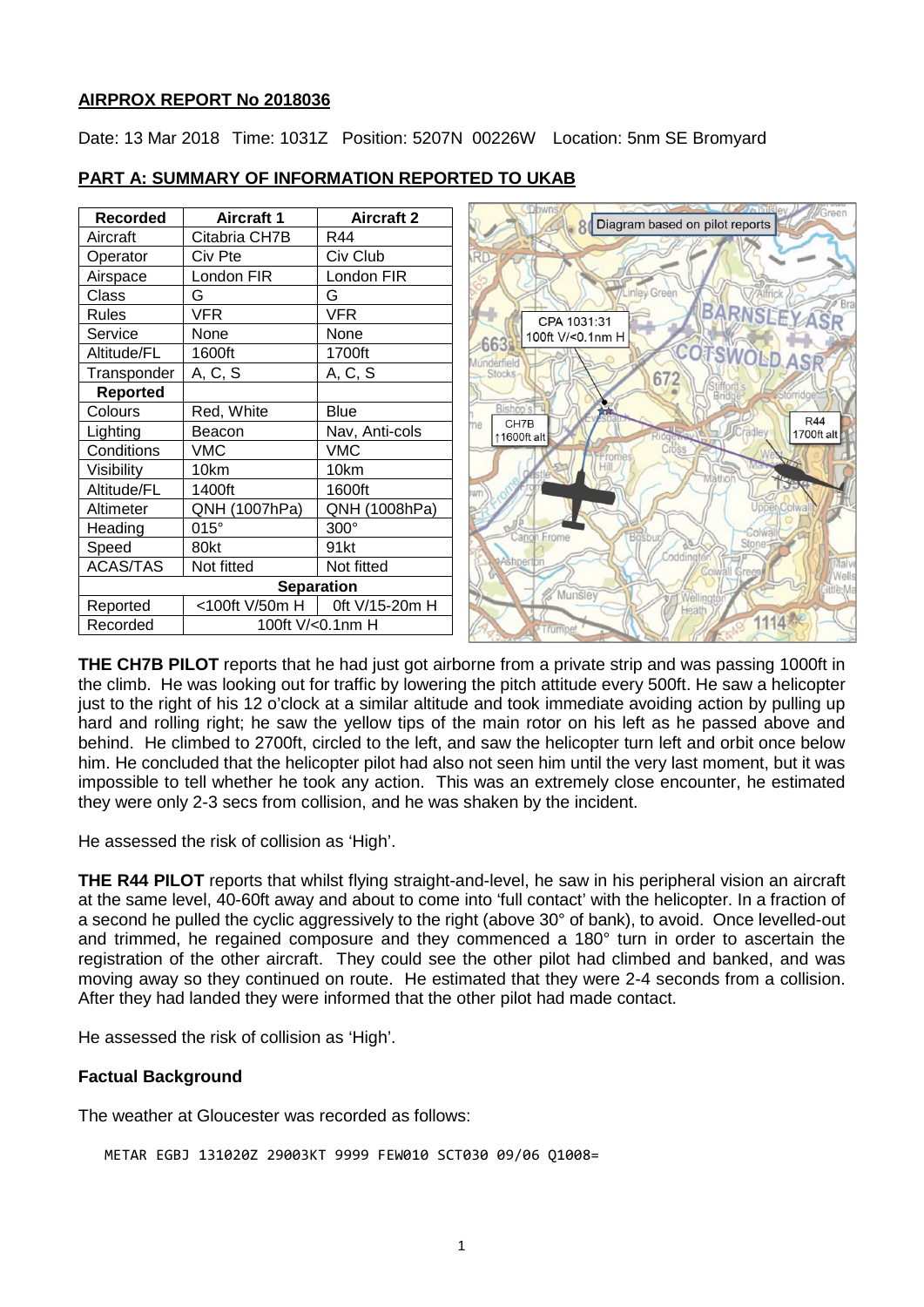#### **UKAB Secretariat**

Using the NATS radar recordings, the R44 can be seen transiting at 1700ft squawking 7000 and the CH7B is first be seen at 1030:38 (Figure 1) passing 800ft; at this point the two aircraft are 1.9nm apart. They converge on a constant bearing until CPA at 1031:31 (Figure 3) when they are less than 0.1nm and 100ft apart.



Figure 1: 1030:38 Figure 2 1031:19



Figure 3 1031:31

The CH7B and R44 pilots shared an equal responsibility for collision avoidance and not to operate in such proximity to other aircraft as to create a collision hazard<sup>[1](#page-1-0)</sup>. If the incident geometry is considered as converging then the CH7B pilot was required to give way to the R44<sup>[2](#page-1-1)</sup>.

# **Summary**

l

An Airprox was reported when a CH7B and an R44 flew into proximity at 1030hrs on Tuesday 13<sup>th</sup> March 2018. Both pilots were operating under VFR in VMC, neither were in receipt of an ATS.

<span id="page-1-0"></span><sup>1</sup> SERA.3205 Proximity.

<span id="page-1-1"></span><sup>2</sup> SERA.3210 Right-of-way (c)(2) Converging.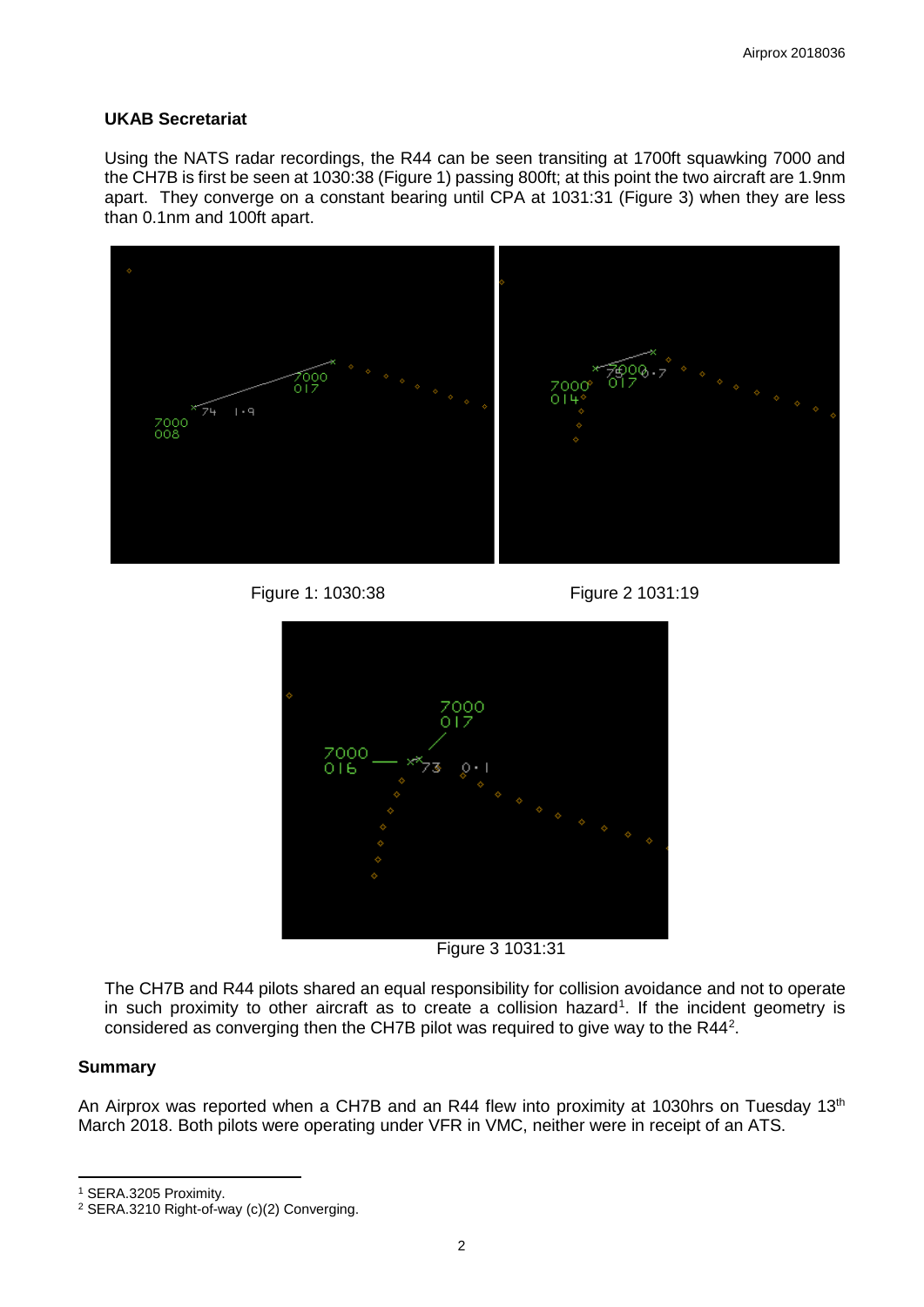# **PART B: SUMMARY OF THE BOARD'S DISCUSSIONS**

Information available consisted of reports from the pilots of both aircraft and radar photographs/video recordings.

The Board first looked at the actions of the CH7B pilot and commended him for displaying good airmanship by dipping the nose during his climb to check the airspace ahead. However, it was unfortunate that he still didn't see the R44 in time to take anything other than emergency avoiding action, probably because the R44 would have been a small target stationary in his windscreen as they converged. Members discussed whether there was any ATC in the vicinity that either pilot could have called to ask for a Traffic Service to assist, but noted that there was a gap in the availability of provision of service in the area, and the CH7B would likely not have painted on radar much before CPA anyway. Some members opined that one of the perils of operating from small private strips was that without the knowledge of its position, other pilots cannot keep clear, which makes aircraft vulnerable on climb-out, as in this case.

Turning to the R44 pilot, members commented that he was in a similar position in that there was no ATC availability and, although he was looking out, the CH7B would have appeared suddenly from what was likely a dark background below. Members noted that as soon as saw the CH7B he also took emergency avoiding action but that the encounter had been very close and with little opportunity for him to materially increase separation.

Members noted that neither aircraft was fitted with any form of electronic conspicuity equipment which would likely have alerted them to the presence of each other; given the increasingly affordable systems such as PilotAware that were now available, they urged all pilots to review whether now was the time to consider investing in such relatively low-cost safety systems. The Board went on to discuss ADS-B systems, noting that the CAA advocated them as the likely future preferred choice from their perspective. The CAA member advised the Board that they and EASA were currently undertaking work regarding electronic conspicuity for GA and, once that had been reported on, it was likely that the CAA would be able to draw conclusions about what the best options were likely to be.

Looking at the cause and risk of the incident, the Board determined the cause of the Airprox to be a (very) late sighting by both pilots. In assessing the risk, it was clear to all members that this had been a very close call indeed where providence had played a large part. Although both pilots had managed to take emergency avoiding action, members assessed that separation had still been down to the bare minimum and they therefore assessed the risk as Category A; a serious risk of collision had existed.

# **PART C: ASSESSMENT OF CAUSE AND RISK**

Cause: A late sighting by both pilots.

Degree of Risk: A.

Safety Barrier Assessment<sup>[3](#page-2-0)</sup>

In assessing the effectiveness of the safety barriers associated with this incident, the Board concluded that the key factors had been that:

#### **Flight Crew:**

l

**Situational Awareness and Action** were assessed as **ineffective** because neither pilot had any information on the other aircraft.

<span id="page-2-0"></span><sup>&</sup>lt;sup>3</sup> The UK Airprox Board scheme for assessing the Availability, Functionality and Effectiveness of safety barriers can be found on the [UKAB Website.](http://www.airproxboard.org.uk/Learn-more/Airprox-Barrier-Assessment/)